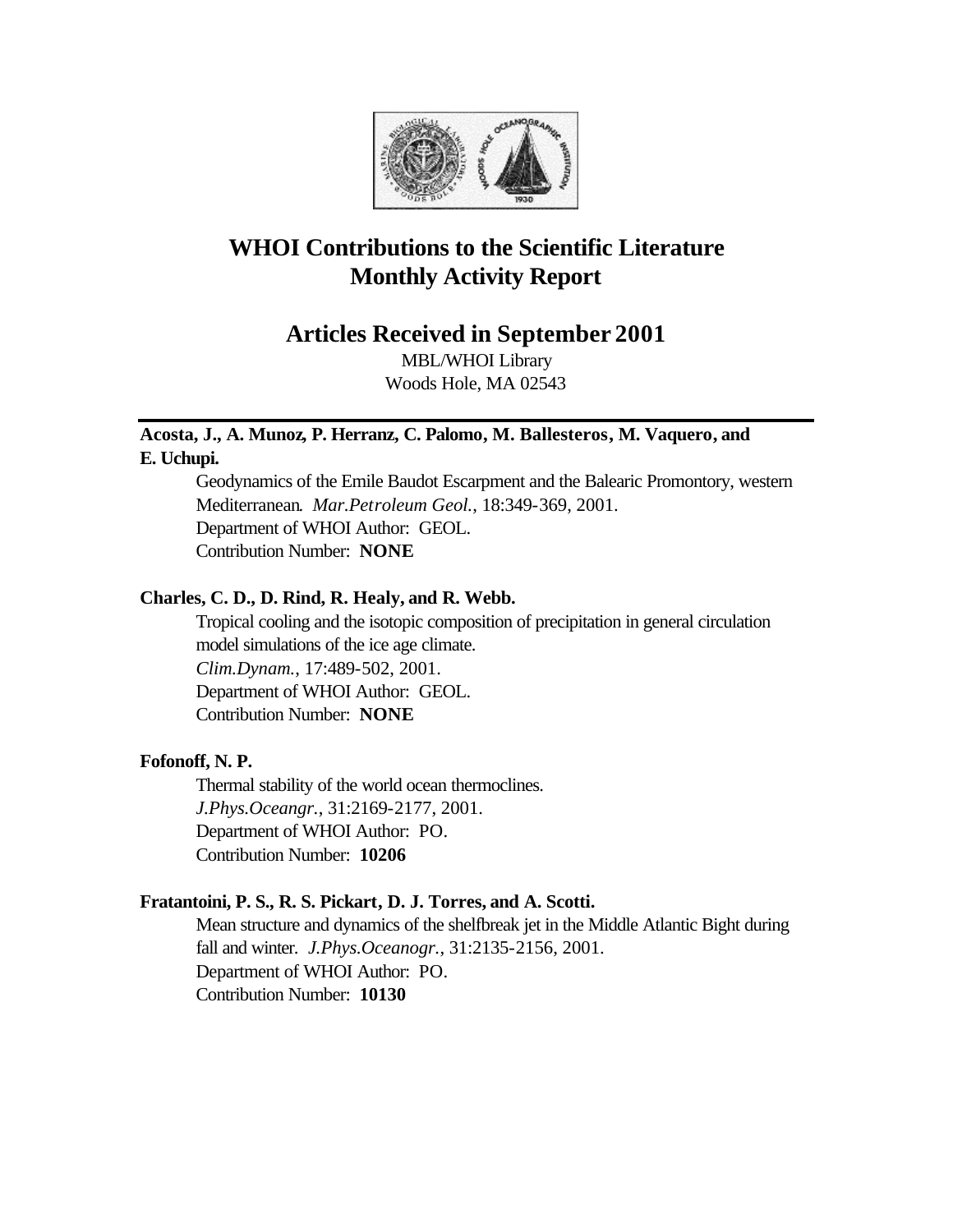#### **Gawarkiewicz, Glen, Frank Bahr, Robert C. Beardsley, and Kenneth H. Brink.**

Interaction of a slope eddy with the shelfbreak front in the Middle Atlantic Bight. *J.Phys.Oceanogr.*, 31:2783-2796, 2001. Department of WHOI Author: PO. Contribution Number: **9940**

#### **Jayne, Steven R. and Jochem Marotzke.**

The dynamics of ocean heat transport variability. *Rev.Geophys.*, 39(3):385-411, 2001. Department of WHOI Author: PO. Contribution Number: **NONE**

#### **Johnsen, Sonke and Edith A. Widder.**

Ultraviolet absorption in transparent zooplankton and its implications for depth distribution and visual predation. *Mar.Biol.*, 138:717-730, 2001. Department of WHOI Author: BIO. Contribution Number: **10251**

#### **Lentz, Steven J.**

The influence of stratification on the wind-driven cross-shelf circulation over the North Carolina shelf. *J.Phys.Oceanogr.*, 31:2749-2760, 2001. Department of WHOI Author: PO. Contribution Number: **10290**

#### **McGillicuddy, D. J. and V. K. Kosnyrev.**

Dynamical interpolation of mesoscale flows in the TOPEX/Poseidon diamond surrounding the U. S. Joint Global Ocean Flux Study Bermuda Atlantic time-series site. *J.Geophys.Res.-Oceans*, 106(C8):16641-16656, 2001. Department of WHOI Author: AOPE. Contribution Number: **10266**

#### **McGillis, W. R., J. B. Edson, J. E. Hare, and C. W. Fairall.**

Direct covariance air-sea  $CO<sub>2</sub>$  fluxes. *J.Geophys.Res.*, 106(C8):16729-16745, 2001. Department of WHOI Author: AOPE. Contribution Number: **10352**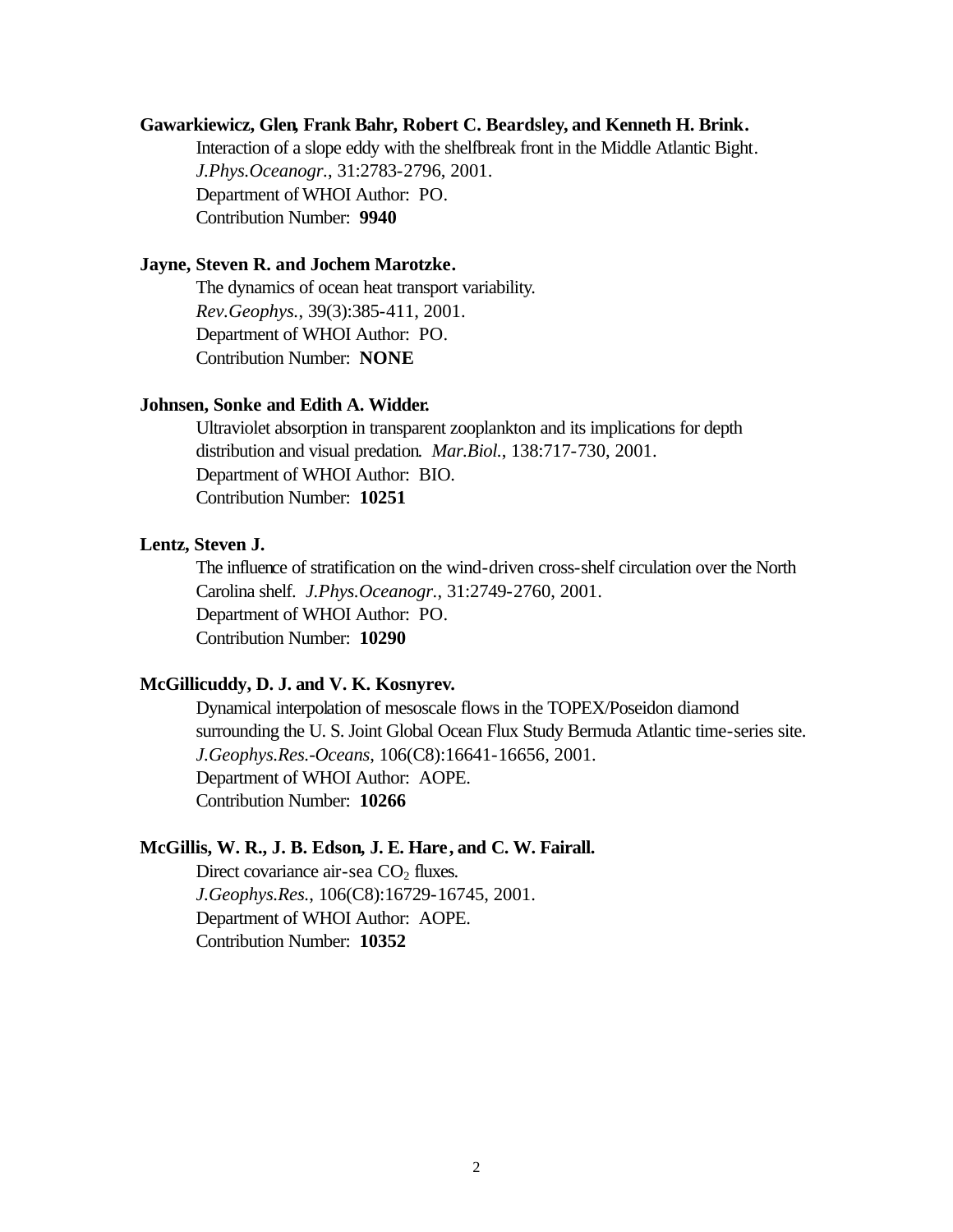#### **Pedlosky, J.**

Steady baroclinic flow through ridges with narrow gaps. *J.Phys.Oceanogr.*, 31:2418-2440, 2001. Department of WHOI Author: PO. Contribution Number: **10371**

#### **Peucker-Ehrenbrink, Bernhard and Greg Ravizza.**

The marine osmium isotope record. *Terra Nova*, 12(5):205-219, 2001. Department of WHOI Author: MCG. Contribution Number: **10344**

#### **Rioux, Maggie.**

President's corner. *NASIG Newsletter*, 16(3):1-3, 2001. Department of WHOI Author: ADMIN. Contribution Number: **NONE**

#### **Solow, Andrew R.**

An empirical Bayes analysis of volcanic eruptions. *Math.Geol.*, 33(1):95-102, 2001. Department of WHOI Author: MPC. Contribution Number: **9233**

### **Spall, Michael A..**

Large-scale circulations forced by mixing over a sloping bottom. *J.Phys.Oceanogr.*, 31:2369-2384, 2001. Department of WHOI Author: PO. Contribution Number: **10294**

# **Straneo, F., M. Kawase, and S. Rise.**

Idealized models of slantwise convection in a baroclinic flow. *J.Phys.Oceanogr.*, IN PRESS, . Department of WHOI Author: PO. Contribution Number: **NONE**

#### **Trowbridge, John and Steve Elgar.**

Turbulence measurements in the surf zone. *J.Phys.Oceanogr.*, 31:2403-2417, 2001. Department of WHOI Author: AOPE. Contribution Number: **10275**